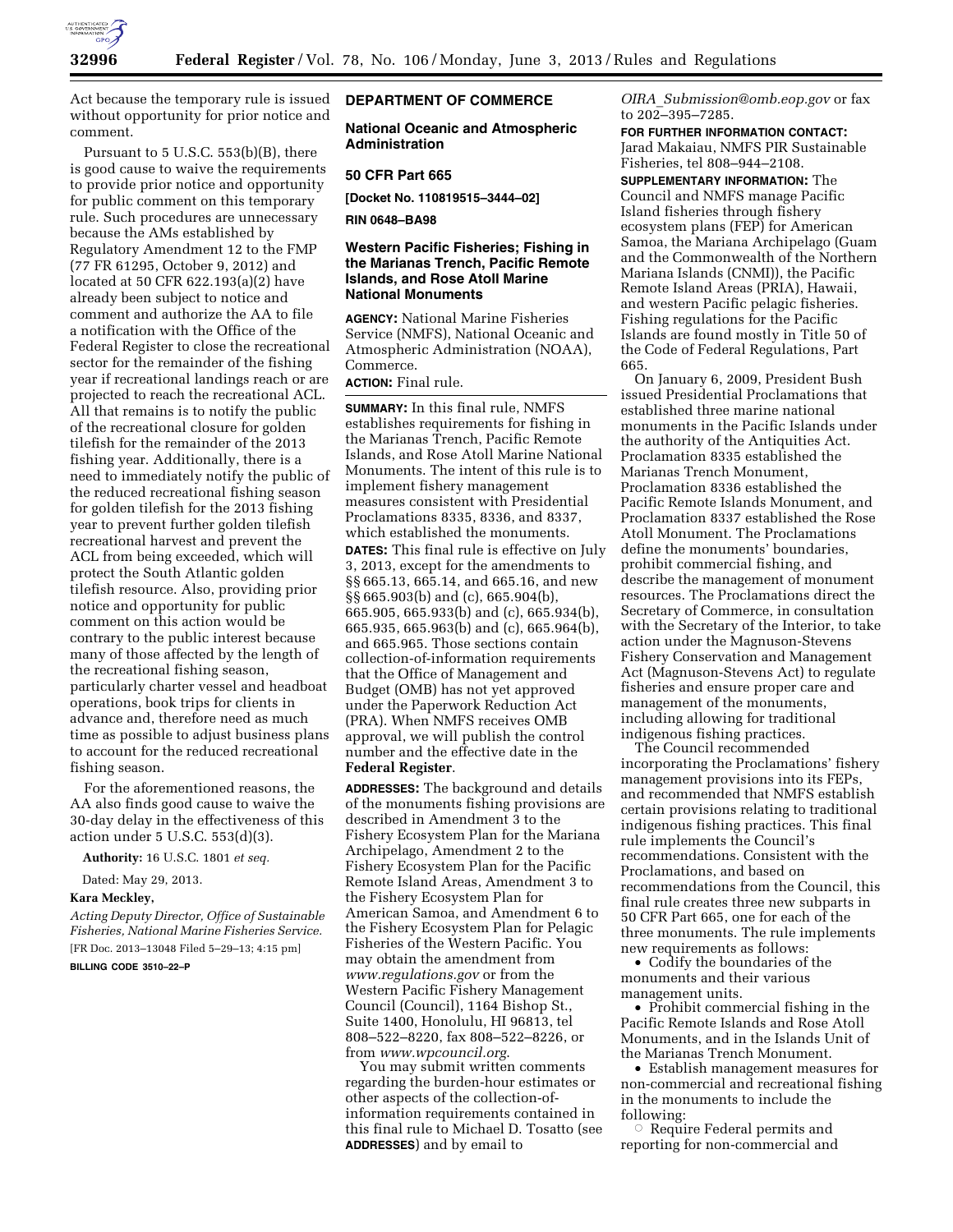recreational charter fishing to aid in the monitoring of fishing activities.

 $\circ$  Allow customary exchange in noncommercial fisheries in the Marianas Trench and Rose Atoll Monuments to help preserve traditional, indigenous, and cultural fishing practices, on a sustainable basis.

 $\circ$  Define customary exchange as the non-market exchange of marine resources between fishermen and community residents, including family and friends of community residents, for goods, and/or services for cultural, social, or religious reasons, and which may include cost recovery through monetary reimbursements and other means for actual trip expenses, including but not limited to ice, bait, food, or fuel, that may be necessary to participate in fisheries in the western Pacific.

 $\circ$  Limit permit eligibility for noncommercial fishing to community residents, as identified in the fishery ecosystem plans—specifically, American Samoa, Guam and the CNMI are fishing communities—and limit permit eligibility for recreational charters to businesses of local fishing communities for the Rose Atoll Monument and Marianas Trench Monument Islands Unit.

 $\circ$  Prohibit all fishing within 12 nm of islands in the Pacific Remote Islands Monument, subject to U.S. Fish & Wildlife Service authority to allow noncommercial fishing in consultation with NMFS and the Council. For the purposes of this final rule, consultation means that the U.S. Fish & Wildlife Service will consult with NMFS, which in turn will consult with the Council.

 $\circ$  Prohibit all fishing within 12 nm around Rose Atoll. The Council and NMFS would review this regulation after three years.

• Prohibit the conduct of commercial fishing outside a monument and noncommercial fishing within the monument during the same trip.

To incorporate the new permits that this final rule establishes, NMFS is making administrative housekeeping changes to the Federal permit and reporting requirements at §§ 665.13 and 665.14, and the vessel identification requirements at § 665.16.

NMFS is also making administrative housekeeping changes to the requirements for low-use marine protected areas in the Pacific Remote Islands. NMFS had previously allowed limited fishing at Johnston Atoll, Palmyra Atoll, and Wake Island. Because this final rule prohibits fishing within 12 nm of those islands, it supersedes the provisions allowing fishing in the low-use marine protected areas. To eliminate the potential conflicting requirements, NMFS is removing the provisions allowing limited take in the monuments. Specifically, NMFS is removing the definition of the low-use area at § 665.599, applicable permit provisions at § 665.624, and the related prohibition at § 665.625.

Additional background information on this final rule is found in the preamble to the proposed rule published on February 21, 2013 (78 FR 12015), and is not repeated here.

## Comments and Responses

On February 21, 2013, NMFS published a proposed rule and request for public comments (78 FR 12015); the comment period ended April 8, 2013. NMFS received multiple comments from 13 sources, including individuals, non-governmental organizations and the U.S. Department of the Interior, and responds as follows:

*Comment 1:* Customary exchange fishing for cultural and ceremonial needs continues to be an important motive for initiating fishing trips and for sharing catches widely among the indigenous people of the Marianas and American Samoa.

*Response:* NMFS agrees that providing fish for family and friends is a common motivation for initiating fishing trips in the U.S. Pacific Islands, including areas encompassed by the Monuments.

*Comment 2:* Without access to some cost recovery, it is doubtful that indigenous fishermen will be able to fish in the Monuments at all.

*Response:* We agree. NMFS and the Council recognize that fishing trips into the Monuments can involve traveling great distances and incurring high expenses. Allowing cost recovery of actual trip expenses through monetary reimbursements or other means enables the continuation of traditional access to the Monuments, perpetuates the practice of customary exchange, and is consistent with the traditional indigenous fishing provisions of the Presidential Proclamations.

*Comment 3:* The proposed definition of customary exchange equates to commercial fishing.

*Response:* The definition of customary exchange in this rule does not equate to commercial fishing within the meaning of the Proclamations. Proclamations 8335 establishing the Mariana Trench Monument and Proclamation 8337 establishing the Rose Atoll Monument require the Secretaries to prohibit commercial fishing while allowing sustainable non-commercial fishing, including traditional indigenous

fishing practices. Neither the Antiquities Act, on which the Proclamations are based, nor the Proclamations themselves define commercial or non-commercial fishing. Instead, the ban on commercial fishing in the Proclamations must be read in context with the remainder of the Proclamations establishing the Monuments. The Proclamations clearly allow traditional indigenous fishing practices within the Monuments. Further, the Council's amendment establishes based on ample historical and sociological research that customary exchange of fish is an important element of traditional indigenous fishing practices in the region. In light of the foregoing, reading the term ''noncommercial'' to include ''customary exchange'' is consistent with the Proclamations' directives and does not conflict with the Proclamations' prohibition on commercial fishing. The rule, moreover, includes several safeguards and monitoring tools to ensure noncommercial fishing is sustainable, such as permit and catch logbook reporting requirements, and limitations on permit eligibility.

*Comment 4:* The final rule should contain one or more additional mechanisms to ensure enforcement of the ban on commercial fishing and ensure that customary exchange does not cross the line into commercial fishing. Such mechanisms could include (1) limit customary exchange to fishing practices that were part of the cultural, social, or religious tradition of local communities at the time the proclamations were issued, consistent with the Proclamations' allowance for ''traditional indigenous fishing,'' (2) establish bag limits for noncommercial fishing, (3) cap the amount of money that can be received through customary exchange, or (4) require fishermen to report fishing trip expenses and cash sales.

*Response:* The Council and NMFS considered these suggested mechanisms when developing the customary exchange provisions. Given the low level of commercial fishing in the past, and the low level of non-commercial fishing anticipated under this final rule, the Council and NMFS concluded that additional requirements are unnecessary at this time and could be counterproductive. There is a lack of scientific data to support the effectiveness of bag limits as a management tool for harvests of small amounts of pelagic species in the Monuments. Logbooks will be required to monitor non-commercial fishing activity in the Monuments, and NMFS and the Council may consider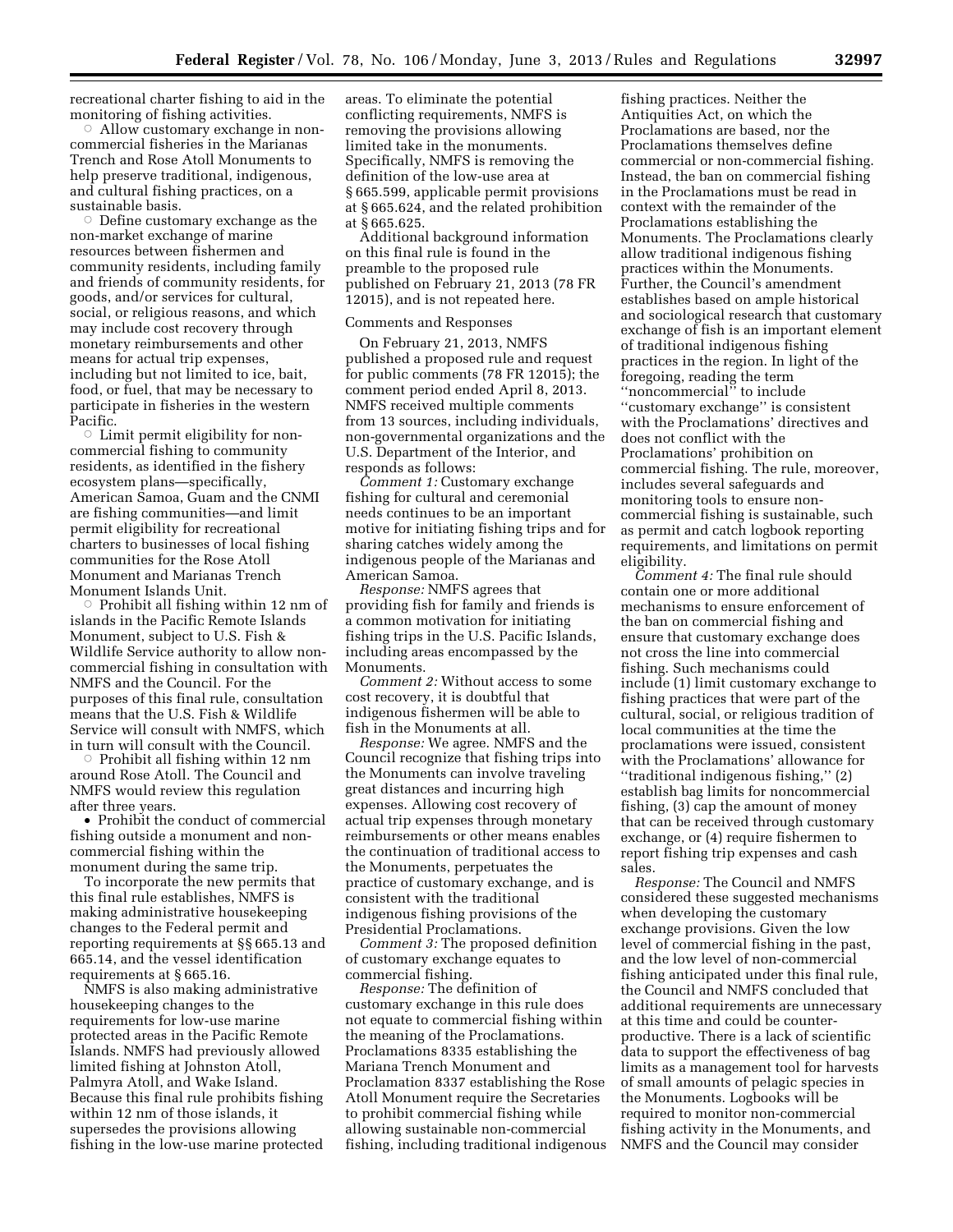additional requirements or restrictions in the future, if necessary. Additional requirements to report fishing trip expenses and cash sales run counter to cultural values and benefits of sharing fish, and could change fishing motivation and/or practice of customary exchange.

*Comment 5:* Absent some means of tracking expenses and reimbursements, it will be impossible to determine whether vessel owners or operators participating in customary exchange are being reimbursed for trip or non-trip expenses beyond those that the regulations contemplate. Therefore, there should be additional requirements on the customary exchange provision to ensure that reimbursements do not exceed actual trip expenses. This could include requirements for vessel owners and operators to report per trip expenses and monetary reimbursements as part of the logbook reporting requirements.

*Response:* See response to Comment 4.

*Comment 6:* To ensure that the practice of customary exchange does not lead eventually to commercial fishing, and to aid enforcement in determining when cash reimbursements exceed actual trip expenses, the final rule should require recordation of monetary reimbursements and trip expenses. *Response:* See response to Comment

4.

*Comment 7:* The final rule should include a definition of Community Residents to include individuals either born in the relevant localities, or who have resided there for a period not less than one year, to bolster the regulations' goal of allowing customary exchange to ''help preserve traditional indigenous and cultural fishing practices.''

*Response:* Guam, the CNMI, and American Samoa are all identified as fishing communities in the FEPs (64 FR 19067, April 19, 1999) as defined under the Magnuson-Stevens Act. Thus, all persons that reside in fishing communities are community residents, regardless of how long they have been residents or whether they were born there. Given the low level of noncommercial fishing and customary exchange anticipated under this final rule, the Council and NMFS concluded that additional requirements or restrictions are unnecessary. Moreover, imposing additional time and birth requirements could frustrate the Proclamations' objective of allowing the continuation of community-based indigenous and cultural fishing, as traditionally practiced, including customary exchange.

*Comment 8:* Trip expenses should be limited only to ice, bait, fuel, and food.

Unless circumscribed, actual trip expense might include a number of expenses, such as boat repairs or new equipment, which exceed the definition of customary exchange.

*Response:* NMFS clarifies here that for the purpose of customary exchange, actual trip expenses means only those expenses a non-commercial permit holder incurs specifically to make a non-commercial fishing trip. Actual trip expenses generally include ice, bait, fuel, food, but can also include other trip expenses such as equipment or repairs specific to a fishing trip to a monument. Because NMFS and the Council cannot foresee every actual trip expense, a specific list is not appropriate. NMFS does not consider actual trip expenses to include expenses that a permit holder would incur without making a fishing trip to the Monument, including expenses relating to dock space, vessel mortgage payments, routine vessel maintenance, vessel registration fees, safety equipment required by U.S. Coast Guard, and other incidental costs and expenses normally associated with ownership of a vessel.

*Comment 9:* NMFS should prohibit community residents and their families and friends who obtain fish through customary exchange from selling, exchanging, bartering, or transferring those fish to persons outside the community. Prohibiting secondary transfers would help safeguard against unlawful commercial fishing, and ensure that the benefits of customary exchange are enjoyed only within the local community.

*Response:* NMFS disagrees that it is necessary to prohibit secondary sales and exchanges of fish obtained through customary exchange. The ample record considered by the Council does not include any evidence that secondary sales or exchanges of fish under customary exchange are either likely to occur, or would increase the likelihood of prohibited commercial fishing in the Monuments. Moreover, the comment letters provide no information beyond speculation that secondary sales and exchanges of fish would increase the risk of unauthorized commercial fishing. The Council's FEP amendments describe how customary exchange is an important element of traditional indigenous fishing practices in the region. As described in the amendments, customary exchange may include friends and family of community residents that live outside the community, but return regularly to participate in cultural and family events. The Council determined, and NMFS agrees, that prohibiting family

and friends of community residents from sharing fishery resources harvested from the Rose Atoll Monument and the Marianas Trench Monument Islands Unit would be contrary to the community practices that are being preserved, and would be inconsistent with Chamorro, Carolinian, and American Samoan culture and tradition. In addition, based on the expected low level of participation in customary exchange, as fully documented in the Council record, as well as several safeguards and monitoring tools to ensure that non-commercial fishing is sustainable, NMFS does not believe that restrictions on secondary transfers are necessary at this time.

*Comment 10:* The definition of customary exchange should explicitly state that no monetary exchange may occur at any level in association with any fish caught in either the Islands Unit of the Mariana Trench Monument or the Rose Atoll Monument. This will prevent community residents who obtain fish through customary exchange from potentially receiving substantial monetary gain, beyond the costs associated with the trip.

*Response:* We disagree. As documented in the FEP amendments for this action, NMFS and the Council evaluated information from recent and historical fishing trips to the Rose Atoll and Mariana Trench Monuments, and concluded that the costs of a Monument fishing trip may range from several hundred to several thousand dollars. Therefore, allowing fishermen to recover actual trip expenses through monetary reimbursements or other means is necessary to provide for continued traditional access to the Monuments. Limiting reimbursements to actual trip expenses will help provide a necessary safeguard against the conduct of commercial fishing.

*Comment 11:* Without permit and catch limits, customary exchange could enable an unlimited number of residents and boats to go to Monument waters and fish until there are no more fish, thereby defeating any ideas of conservation or sustainability.

*Response:* Given the past low levels of fishing occurring in marine waters now designated as the Rose Atoll Monument and Marianas Trench Monument Islands Unit, NMFS notes that the regulations prohibiting commercial fishing, requiring fishing permits and catch reporting, limiting permit eligibility only to community residents and local businesses, and limiting customary exchange to include cost recovery only for actual trip expenses are appropriate constraints at this time to ensure noncommercial fishing is managed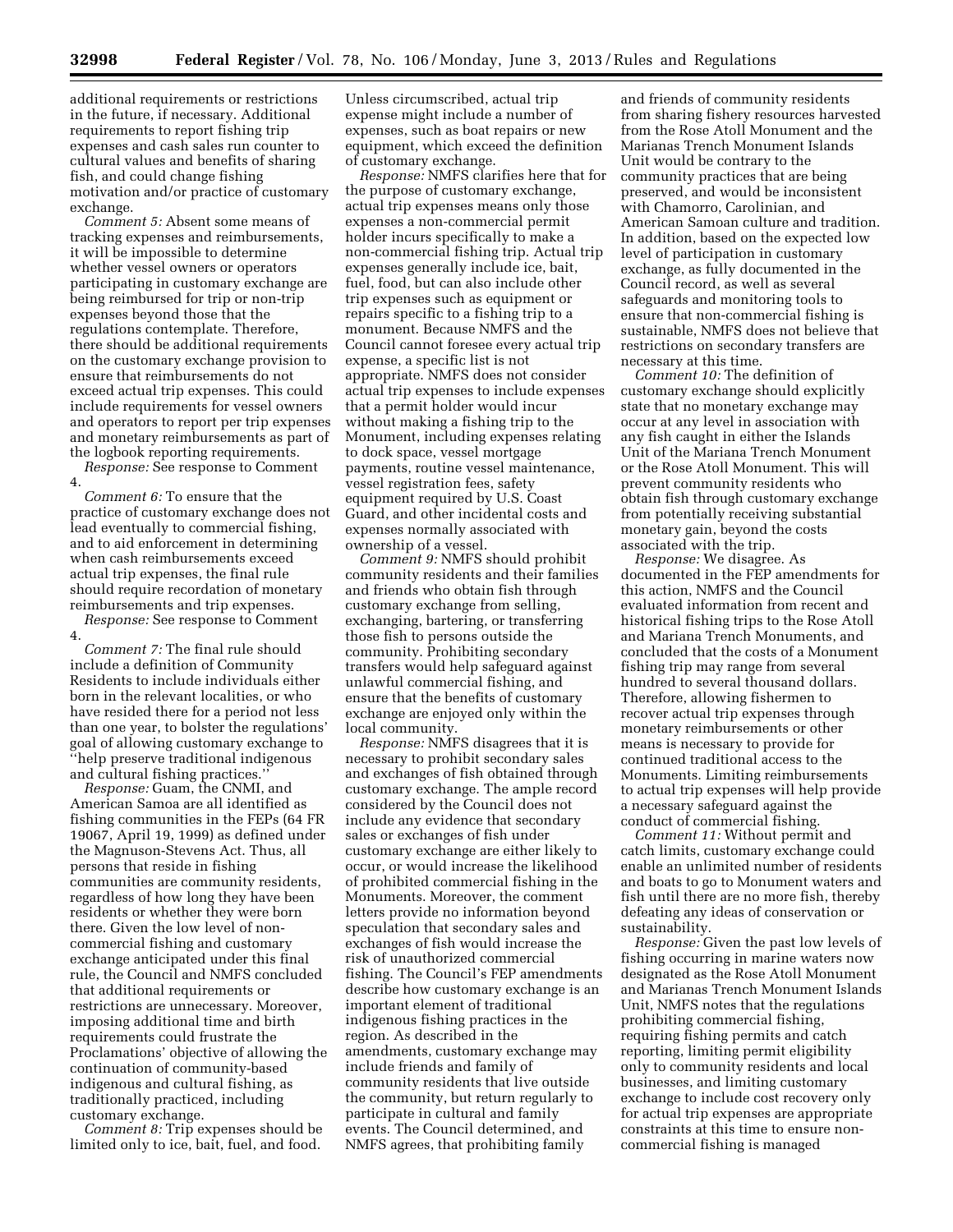sustainably. Additionally, the permit and catch reporting requirements will provide information that NMFS and the Council need to monitor catch and effort in the Monuments and develop additional requirements, if necessary.

*Comment 12:* Before the establishment of the Monuments, there was very little indigenous and arguably no cultural fishing occurring in any Monument waters. This is not a deeply rooted cultural tradition in Monument waters. There is nothing to preserve here, since the activity of traditional, indigenous, and cultural fishing have been negligible.

*Response:* The Council's FEP amendments that support this final rule includes analysis of studies and published papers that document fishing trips to Rose Atoll and the Mariana Trench Monument Islands Unit. Notwithstanding the relatively low number of fishing trips to areas within the Monuments, their cultural importance to fishing communities traditionally dependent on fishery resources is well documented. This final rule will manage and preserve those traditional fishing practices.

*Comment 13:* In all monument areas, there should be catch limits on all fishing based on biological perimeters specified in a comprehensive fisheries ecosystem plan (FEP), and based on a precautionary approach when biological data are limited.

*Response:* The setting of annual catch limits as specified in the FEP is beyond the scope of this rule. By way of further response, we note that we have specified catch limits applicable to the Rose Atoll and Mariana Trench Monuments. On March 13, 2013, NMFS issued a final rule specifying the 2013 annual catch limits and accountability measures for all federally managed bottomfish, crustacean, precious coral, and coral reef ecosystem resources in American Samoa, Guam, and the CNMI (78 FR 15885). NMFS and the Council specified the limits and accountability measures based on the process described in each western Pacific FEP, and codified at 50 CFR 665.4.

Specifically, the regulations require NMFS to specify, every fishing year, an ACL for each stock and stock complex of management unit species included in an FEP, as recommended by the Council and in consideration of the best available scientific, commercial, and other information about the fishery. Catches of bottomfish, crustacean, precious coral, and coral reef ecosystem resources from the Rose Atoll and Mariana Trench Monuments will be counted towards the specified catch limits.

With respect to the Pacific Remote Islands Monument, NMFS did not specify catch limits for bottomfish, crustacean, precious coral, or coral reef ecosystem resources because there is no suitable habitat for these fisheries beyond the 12 nm no-fishing zone, except at Kingman Reef, where fishing for these resources does not occur.

Within all Monument areas, the level of non-commercial fishing is expected to be quite low. NMFS will continue to analyze all sources of fishing mortality in the Monuments, and will consider establishing Monument-specific ACL's if they become necessary. Specifically, fishing permit and catch reporting requirements, and the provision for consultation with the USFWS will provide information that NMFS and the Council need to monitor catch and effort in the monuments, and develop additional fishing requirements, including Monument-specific catch limits for species that may require them.

*Comment 14:* Before any fishing occurs at all, a scientific baseline study should be done to determine what the waters could support without human intervention.

*Response:* A baseline study without fishing is impossible to conduct because fishing in waters now encompassed by the Monument has long been conducted and continues to occur, although at low levels. Nonetheless, NMFS, in collaboration with the Council and other federal and local agencies have conducted biological and social assessments within waters now encompassed by the Monument. NMFS and the Council considered this information in developing and assessing the environmental impacts of the fishing regulations and found that the level of non-commercial fishing anticipated under the regulations is sustainable.

*Comment 15:* Only non-commercial fishing using natural materials should be allowed in the Mariana Trench Marine National Monument Waters.

*Response:* In developing monument regulations for traditional indigenous fishing, NMFS and the Council found that traditional indigenous fishing gear and practices necessarily evolve to provide for greater comfort, safety, and efficiency. We consider the use of modern gear integral to both maintaining traditional indigenous fishing in the Monuments, and preserving the safety of human life at sea consistent with National Standard 10.

*Comment 16:* There should be a prohibition on subsistence fishing in the island units of the Mariana Trench Marine National Monument, except in support of Native Chamorro/Carolinian

cultural, religious, and subsistence practices consistent with the long-term conservation and protection of the region.

*Response:* The benefits derived from non-commercial fishing should apply to all fishing communities that have been historically dependent on fishery resources in the Monument. In developing the definition of noncommercial fishing, NMFS and the Council considered the concept of subsistence fishing, which in Guam and CNMI includes the non-market exchange of marine resources between fishermen and community residents, including family and friends of community residents, for cultural, social or religious purposes, and supports the long-term sustainability of monument fishery resources.

*Comment 17:* The Northern Islands should be a sanctuary for the indigenous people of the CNMI (people of Northern Mariana Descent). The monument area should be jointly managed so that our indigenous fishing rights are protected and that any person of Northern Mariana's Decent should be allowed to fish in the Monument area.

*Response:* To ensure that noncommercial fishing is conducted on a sustainable basis consistent with the Proclamation, this final rule requires NMFS to issue non-commercial fishing permits only to a community resident of Guam or the CNMI, or a fishing charter business established legally under the laws of Guam or the CNMI. This includes people indigenous to the Mariana Islands residing in CNMI and Guam. Additionally, NMFS and the Council will continue to consult the Mariana Monument Advisory Council and the CNMI government on Monument management issues, including indigenous fishing rights.

*Comment 18:* NMFS should require all fish to be eaten within monument boundaries in all the marine national monuments.

*Response:* Such a restriction would not allow for the traditional indigenous fishing practice of customary exchange, and is not necessary for the sustainable management of non-commercial fishing in the Monuments.

*Comment 19:* Codify in regulation, the coordinates of the 12 nautical mile notake zone around the Pacific Remote Islands and Rose Atoll Monuments. This will enable marine vessels to comply with the prohibition on fishing.

*Response:* Codifying the prohibition on fishing within 12 nm provides sufficient information for compliance and enforcement. If it becomes clear that the administration or enforcement of the restricted areas would benefit from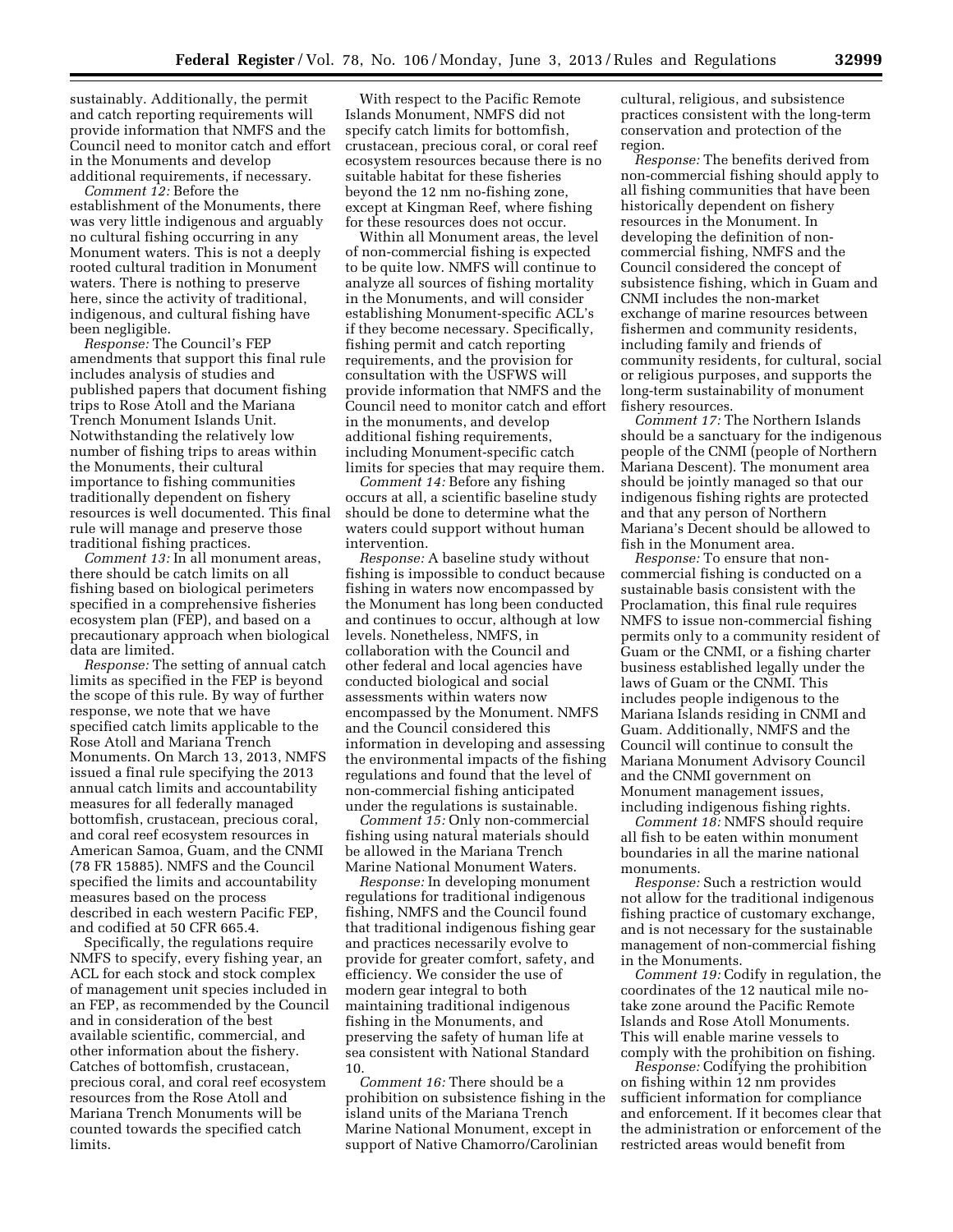codifying the boundary coordinates, the Council or NMFS could propose that in a future rulemaking.

*Comment 20:* After the regulations are finalized, chart the relevant boundaries of the Pacific Monuments on NOAA nautical charts.

*Response:* NMFS will contact NOAA's Office of Coast Survey for consideration of plotting relevant boundaries of the Pacific Monuments on future charts.

*Comment 21:* The regulations at § 665.599 should clarify that the no-take zone in the PRI monument extends 12 nm seaward of the low water mark, and not landward of the 50-fm curve.

*Response:* This final rule prohibits non-commercial fishing within 12 nm of emergent land within the PRIA Monument. See 50 CFR 665.933(e). The 12 nm no-take areas fully enclose the pre-existing 50-fm no-take areas that are codified at § 665.599. This final rule does not alter those areas, but NMFS will remove the redundant 50-fm notake areas in a future housekeeping change.

*Comment 22:* Maug Island lagoon should have special protections to exclude all fishing.

*Response:* NMFS and the Council did not consider a fishing prohibition for Federal waters at Maug Island because there is no information indicating that the low level of fishing that occurs there poses a threat to any marine resource.

*Comment 23:* Non-commercial fishing should be allowed within 12 nm of Rose Atoll. Traditional fishing at Rose Atoll mostly occurs on the coral reefs, which are within three miles from shore. Prohibiting all types of fishing within 12 nm around Rose, basically prohibits going to Rose for traditional fishing.

*Response:* Federal regulations at § 665.99, which became effective on March 25, 2004 (69 FR 8336, February 24, 2004) already prohibit fishing landward of the 50-fm isobath around Rose Atoll to help protect coral reef ecosystem resources. The regulations extending the fishing prohibition to 12 nm around Rose Atoll is intended to help protect local bottomfish, coral reef ecosystem, and pelagic resources. However, the regulations maintain traditional access and fishing opportunities outside of 12 nm for culturally significant pelagic resources, including skipjack tuna. As described in the proposed rule (78 FR 12015, February 21, 2013), the Council will review this closed area after a three-year period; the review will include a review of the closure's impacts on residents of American Samoa, including the Manua Islands.

*Comment 24:* The proposed 12 nautical miles prohibited fishing zone

around Rose Atoll does not allow the indigenous people of American Samoa to fish within the zone. The people of the Manua Islands request that the Council revisit the proposed 12 nm prohibited fishing zone around Muliava (Rose) Atoll and take into account the conservation need for the closure as well as the effect this has on our cultural and religious rights as indigenous Samoans.

*Response:* See response to comment 23.

*Comment 25:* The indigenous people of Aunuu Island voiced a strong objection to the inclusion of Aunuu fishing grounds to the extension of the American Samoa National Marine Sanctuary.

*Response:* Changes to the Sanctuary boundaries are outside the scope of this final rule. NMFS will forward the comment to NOAA's Office of National Marine Sanctuaries.

*Comment 26:* The residency requirement for permit eligibility appears to prevent recreational fishing from charters and private vessels, including by individuals on scientific research vessels, who visit the Monuments from other locations.

*Response:* The Council and NMFS believe that restricting non-commercial fishing opportunities to residents of fishing communities that are traditionally dependent upon marine resources in the Monuments was necessary to ensure sustainability, and is consistent with the intent of the Proclamations. Individuals who are not residents of American Samoa, Guam, or the CNMI are not eligible for applicable non-commercial fishing permits. However, they may fish recreationally as a guest aboard a permitted noncommercial vessel or recreational charter vessel. A person aboard a scientific research vessel may fish recreationally only in the Rose Atoll and the Mariana Trench Monuments Islands Unit, if the owner and operator of the vessel possess a non-commercial permit, or recreational charter permit.

*Comment 27:* Delete reference to all requirements that the USFWS consult with the Council on activities within 12 nm of the Pacific Remote Islands Monument on the basis that it is inconsistent with Proclamation 8336, which only requires the Secretary of the Interior to consult with the Secretary of Commerce.

*Response:* Requiring consultation with the Council is consistent with 16 U.S.C. 1851(a)(15), 50 CFR 600.310(i), and the FEP for the Pacific Remote Island Areas, under which the Council must account for all sources of fishing mortality within 12 nm of land in future

determinations of catch limits. Consultation on USFWS permits will help inform those decisions. However, NMFS is clarifying in the final rule that consistent with the Proclamations, consultation means that the U.S. Fish and Wildlife Service will consult with NMFS, which in turn will consult with the Council.

*Comment 28:* The USFWS should only consult with NMFS, not the Council, regarding potential noncommercial fishing within 12 nm notake zone of the PRI Monument because requiring such consultation would needlessly delay the decision-making process to the detriment of those seeking a permit.

*Response:* See response to comment 27.

*Comment 29:* The regulations prohibiting all fishing unless authorized by the USFWS have no basis in law because Presidential Proclamation 8336 did not establish a national wildlife refuge around Wake Island, and cannot expand refuge boundaries from 3 to 12 miles around Howland, Baker, Jarvis Islands, Johnston Atoll, Kingman Reef, and Palmyra Atoll.

*Response:* The no-take areas are established under the authority of the Magnuson-Stevens Act, and are a necessary and appropriate measure to protect coral reef ecosystems, local bottomfish stocks, and local pelagic stocks. Because Presidential Proclamation 8336 expressly provides the Department of the Interior with responsibility for management of the Pacific Remote Island Monument, including out to 12 nm around Wake Island, Howland Island, Baker Island, Jarvis Island, Johnston Atoll, Kingman Reef, and Palmyra Atoll, and because the Secretary of the Interior delegated this authority to the USFWS, these notake areas are subject to USFWS authority to permit non-commercial fishing, in consultation with NMFS and the Council as described in this final rule, pursuant to existing legal authorities.

The commenter's objection to the USFWS exercise of jurisdiction within national wildlife refuge boundaries extended by Secretary of the Interior is outside the scope of this rulemaking. NMFS will forward the comment to the USFWS.

*Comment 30:* Records should be kept of all fish caught.

*Response:* This final rule requires the operator of permitted vessels to keep an accurate and complete record of catch and effort on logbooks provided by NMFS, and to submit the logs to NMFS for each day of fishing within 30 days of the end of each fishing trip. The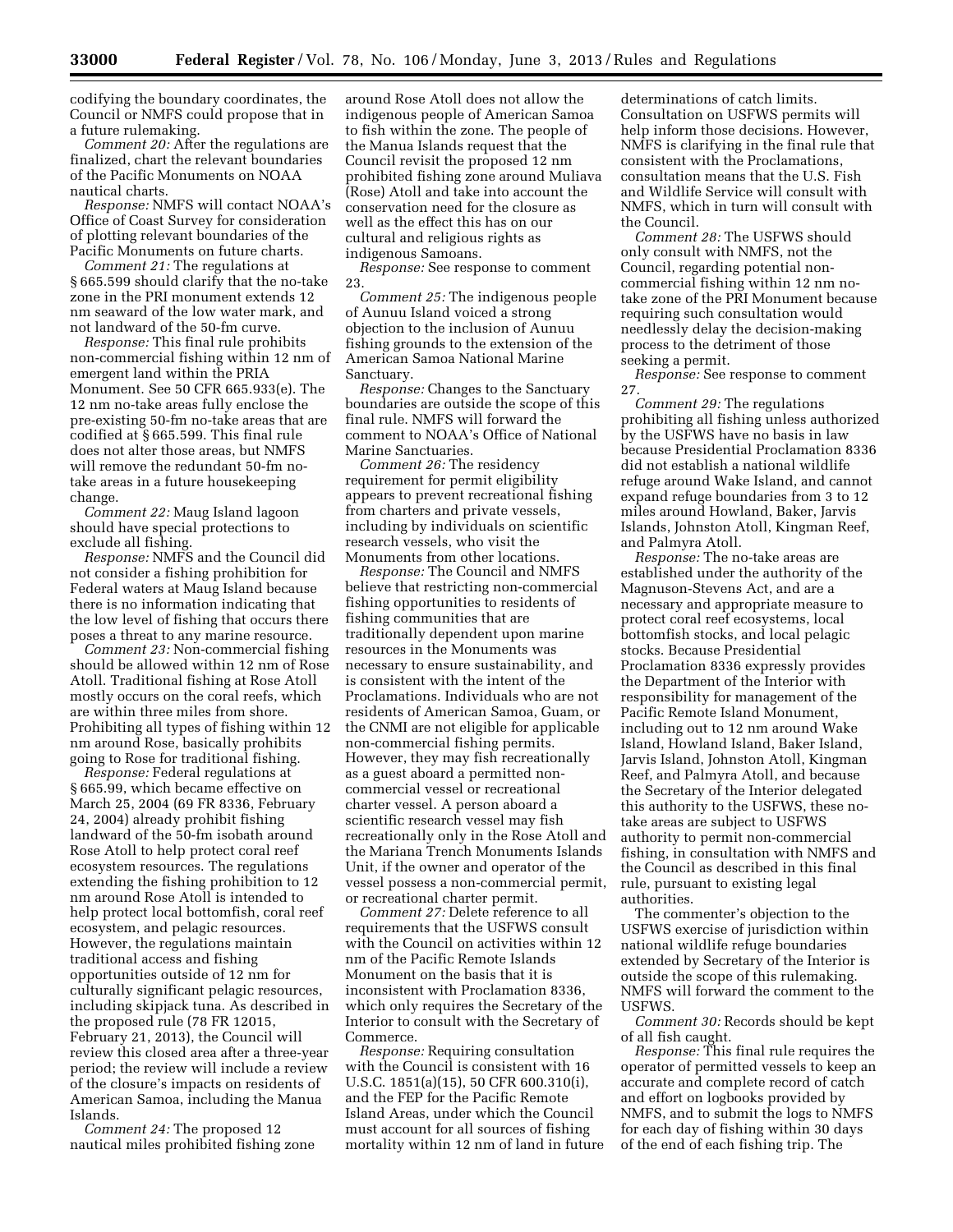permit and reporting requirements will allow the Council and NMFS to actively monitor and manage non-commercial fishing in the Monuments.

*Comment 31:* We strongly endorse the need for permit and corresponding reporting of catch.

*Response:* See response to Comment 30.

*Comment 32:* All fishing vessels shift between commercial and noncommercial fishing, so they should be required to have a vessel monitoring system (VMS) unit on board to assist in monitoring fishing activities and vessel locations. Commercial fishing vessels, in addition to a vessel monitoring system (VMS), should have an observer.

*Response:* Given the historical low level of fishing in the Monuments, the Council did not recommend a requirement for vessels to carry VMS units or observers.

*Comment 33:* When will promises made by a White House envoy to the people of the Mariana Islands in order to gain their support for the Mariana Trench Monument, as documented on Governor Benigno R. Fitial's remarks to the Mariana Trench Monument Advisory Council on June 5, 2012, be fulfilled? The promises included the following:

• No future efforts to incorporate waters of the Volcanic and Trench Units into conservation zones or addition bureaucratic layers of protection, such and Wilderness Area designations.

• Full traditional indigenous access and practices in the Island Unit be allowed subject to approval and regulation by a group of local officials and/or citizens.

• Conveyance to the CNMI, without restriction, 0–3 miles of nearshore submerged lands for all islands.

• Undertake an assessment of the opportunities for education, research, and other economic activity associated with the new monument.

• DOI to develop legislation, including provision for revenue-sharing, authorizing mineral exploration and extraction, and setting up the regulatory process for such activities.

*Response:* This final rule allows for the continuation of traditional access and indigenous fishing practices in the Islands Unit of the Mariana Trench Monument, as monitored by permits and reporting requirements. The Council, which includes representation from the CNMI Department of Land and Natural Resources and CNMI citizens knowledgeable in conservation and management of fishery resources of the CNMI, recommended the requirements. All other issues are beyond the scope of this final rule.

*Comment 34:* Charter boats have no place in the monuments and they go against the spirit and intent of the proclamations of the Islands Unit of the Mariana Trench Monument and the Rose Atoll Marine National Monument. By definition, charter boat fishing is commercial and there is nothing customary or traditional about it.

*Response:* The Magnuson-Stevens Act defines charter fishing to mean fishing from a vessel carrying a passenger for hire who is engaged in recreational fishing, and the Proclamations require that recreational fishing be managed as a sustainable activity. The final rule provides a procedure for permitting and monitoring charter boat fishing to ensure it is sustainable.

*Comment 35:* We strongly support codification of the commercial fishing prohibition as set forth in the Proclamations establishing the three marine national monuments.

*Response:* NMFS acknowledges the comment.

*Comment 36:* We support the proposed prohibition on using fish harvested through recreational fishing as a medium of customary exchange.

*Response:* Recreational fishing is motivated by sport or pleasure. The sale or customary exchange of recreational charter catches would be inconsistent with the Proclamations' conservation objectives.

*Comment 37:* The proposed regulatory text in § 665.905(a) should be revised to clarify that permits issued under this section are ''fishing'' permits.

*Response:* Further clarification is unnecessary because § 665.905 is already titled ''Fishing permit procedures and criteria.

*Comment 38:* Proposed § 665.905(a)(3)(i) should be revised to include only family and friends of residents of the American Samoa, CNMI, and Guam fishing communities.

*Response:* Customary exchange is important for community members to participate in and contributes to the maintenance of the social fabric and cultural continuity of Pacific Island communities. While customary exchange most often occurs between a fisherman and community residents who are also family members or friends, NMFS and the Council did not find a conservation or management need to limit customary exchange to them.

*Comment 39:* The proposed regulations at § 665.933(b) should be revised to refer to the authorizations at both §§ 665.934(d) and 665.935.

*Response:* Adding a reference to § 665.934(d) within § 665.933(b) is unnecessary because the provisions of § 665.934(d) are captured in § 665.933(d).

*Comment 40:* NMFS should acknowledge that the Proclamations direct the Secretary of Commerce to consult with the Secretary of the Interior when regulating fisheries, and should clarify that the provision for traditional indigenous fishing practices applies only in the Rose Atoll and Mariana Trench Monuments.

*Response:* NMFS acknowledges the Proclamations' direction and provisions.

*Comment 41:* NMFS and the Council should consult with the USFWS when reviewing the prohibition on fishing within 12 nm of Rose Atoll after three years.

*Response:* The USFWS is a member of the Council and will be a part of any review and related recommendations relating to Monument fishery management measures.

*Comment 42:* NMFS should acknowledge that it currently allows limited fishing in the low-use marine protected areas of the Pacific Remote Islands at Johnston Atoll, Palmyra Atoll, and Wake Island, except for fishing within a National Wildlife Refuge unless specifically authorized by the USFWS.

*Response:* Since 2002, consistent with 50 CFR 665.621, fishing for PRIA coral reef management unit species has not been allowed within the boundary of a national wildlife refuge unless specifically authorized by USFWS. This prohibition applied to coral reef ecosystem species only. However, this final rule establishes a no-take fishing zone within 12 nm of the islands in the Pacific Remote Island Monument, and prohibits fishing for all federally managed species within this zone. This prohibition is subject to USFWS authority to allow fishing for any federally managed species, in consultation with NMFS and the Council as described in this final rule pursuant to existing legal authorities.

*Comment 43:* NMFS should acknowledge USFWS authority to permit non-commercial fishing within 12 nm of the islands in the Pacific Remote Islands Monument.

*Response:* As stated in the final rule, USFWS has authority to permit noncommercial fishing within 12 nm of the islands in the Pacific Remote Islands Monument, in consultation with NMFS and the Council as described in this final rule, pursuant to existing legal authorities.

*Comment 44:* NMFS should clarify that the residency requirements for noncommercial fishing permits apply only in the Islands Unit of the Mariana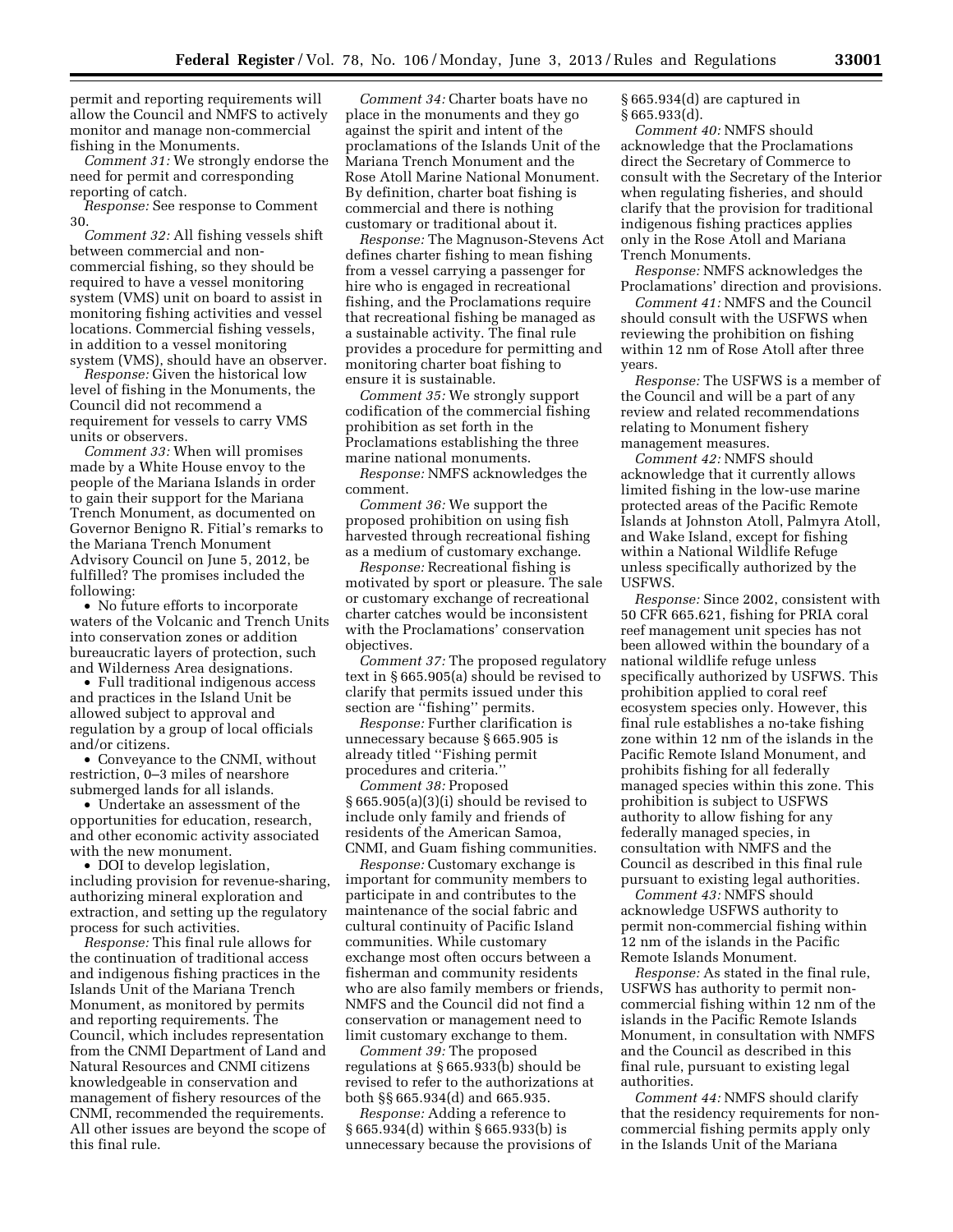Trench Monument, and not in the Volcano or Trench Units.

*Response:* NMFS clarifies that permits are not required for fishing in Volcano or Trench Units of the Marianas Trench Monument.

### **Changes to the Proposed Rule**

In this final rule, NMFS is making five technical clarifications. First, in the proposed rule, the definition of ''customary exchange'' at § 665.12 inadvertently omitted a portion of the requirements at §§ 665.905(a)(3)(i) and 665.965(a)(3)(i). In those sections, the provisions for customary exchange specifically include family and friends of community residents. This final rule revises the definition to correct the inadvertent omission.

Second, because this final rule revises the definition of customary exchange to include family and friends of community residents, consistent with the Council's recommendation, repeating the provision in the permit terms and conditions at §§ 665.905(a)(3)(i) and 665.965(a)(3)(i) is redundant and, thus, unnecessary. This final rule removes the portion of the terms and conditions relating to friends and family of community residents from the permit conditions to eliminate the redundancy.

The third technical clarification relates to monetary reimbursement for customary exchange. The definition of customary exchange reflects the Council's recommendation that such exchange may include cost recovery through monetary reimbursements and other means for actual trip expenses, which includes, but is not limited to, ice, bait, fuel, and food, but can also include other trip expenses such as equipment or repairs specific to a fishing trip to a monument. Because NMFS and the Council cannot foresee every actual trip expense, a specific list is not appropriate. However, NMFS does not consider actual trip expenses to include expenses that a permit holder would incur without a fishing trip to the Monument, such as expenses relating to dock space, vessel mortgage payments, routine vessel maintenance, vessel registration fees, safety equipment required by U.S. Coast Guard, and other incidental costs and expenses normally associated with ownership of a vessel. This final rule revises the definition to make that distinction clear.

The fourth technical clarification also relates to monetary reimbursement for customary exchange. In the proposed rule, in the terms and conditions for the Marianas Trench Monument Islands Unit and Rose Atoll non-commercial permits, NMFS inadvertently omitted

the words ''including but not limited to.'' This error meant that monetary reimbursement under customary exchange would have been limited to ice, bait, fuel, or food, and the incorrectly-worded terms and conditions would have been inconsistent with the Council's definition. This final rule revises §§ 665.905(a)(3)(ii) and 665.965(a)(3)(ii) to correct the inadvertency. Also, see the response to Comment 8, above.

The fifth technical clarification relates to USFWS authorization of noncommercial fishing within 12 nm of the islands in the Pacific Remote Islands Monument. The proposed rule provided that USFWS would consult with NMFS and the Council when authorizing noncommercial fishing, but did not identify a process for such consultations. The purpose of consultation on USFWS permits is to enable NMFS and the Council to account for and monitor all sources of fishing mortality in the Monuments, consistent with their responsibilities under the Magnuson-Stevens Act. In this final rule, NMFS clarifies that the USFWS is not required to consult directly with the Council on its non-commercial fishing permits. Consistent with the Proclamation, the USFWS will consult with NMFS, and NMFS will in turn consult with the Council. This final rule revises § 665.934(d) to make that clarification.

#### **Classification**

The Regional Administrator, Pacific Islands Region, NMFS, has determined that the FEP amendments are necessary for the conservation and management of the fisheries in the monuments, and that they are consistent with the Magnuson-Stevens Fishery Conservation and Management Act and other applicable laws.

#### **Executive Order 12866**

This final rule has been determined to be not significant for purposes of Executive Order 12866.

## **Certification Under the Regulatory Flexibility Act**

The Chief Council for Regulation of the Department of Commerce certified to the Chief Council for Advocacy of the Small Business Administration during the proposed rule stage that this action would not have a significant economic impact on a substantial number of small entities. NMFS published the factual basis for the certification in the proposed rule and it is not repeated here. NMFS received no comments regarding this certification. As a result, a regulatory flexibility analysis was not required and none was prepared.

## **Paperwork Reduction Act**

This final rule contains collection-ofinformation requirements subject to the PRA. These requirements have not yet been approved by OMB, but such approval is expected in the near future. NMFS will publish a notice when these requirements are cleared by OMB and are, therefore, effective (see **DATES**).

For both types of non-commercial fishing (non-commercial and recreational charter) combined, NMFS expects to receive up to 10 permit applications each year for Rose Atoll and the Marianas Trench Islands Unit, each, and up to 15 permit applications a year for the Pacific Remote Islands Monument, for a total of 35 applications in a year. NMFS estimates that an application would take 15 minutes to complete, for a total maximum burden of 8.75 hours. If each fishing trip is three days, there could be 105 logbooks (35 trips x 3 days) in a year. At 20 minutes per log sheet, the maximum reporting burden would be 35 hours per year. Therefore, NMFS expects the total maximum annual burden for permit applications and reporting to be 43.75 hr. Send comments regarding these burden estimates or any other aspect of this data collection, including suggestions for reducing the burden, to NMFS (see **ADDRESSES**) and by email to *OIRA*\_*[Submission@omb.eop.gov,](mailto:OIRA_Submission@omb.eop.gov)* or fax to 202–395–7285.

Notwithstanding any other provision of the law, no person is required to respond to, and no person shall be subject to penalty for failure to comply with, a collection of information subject to the requirements of the PRA, unless that collection of information displays a currently valid OMB control number.

# **List of Subjects in 50 CFR Part 665**

Administrative practice and procedure, American Samoa, Commercial fishing, Commonwealth of the Northern Mariana Islands, Fisheries, Guam, Marianas Trench, Monuments and memorials, Pacific Remote Islands, Rose Atoll.

Dated: May 28, 2013.

## **Alan D. Risenhoover,**

*Director, Office of Sustainable Fisheries, performing the functions and duties of the Deputy Assistant Administrator for Regulatory Programs, National Marine Fisheries Service.* 

For the reasons set out in the preamble, NMFS amends 50 CFR chapter VI as follows: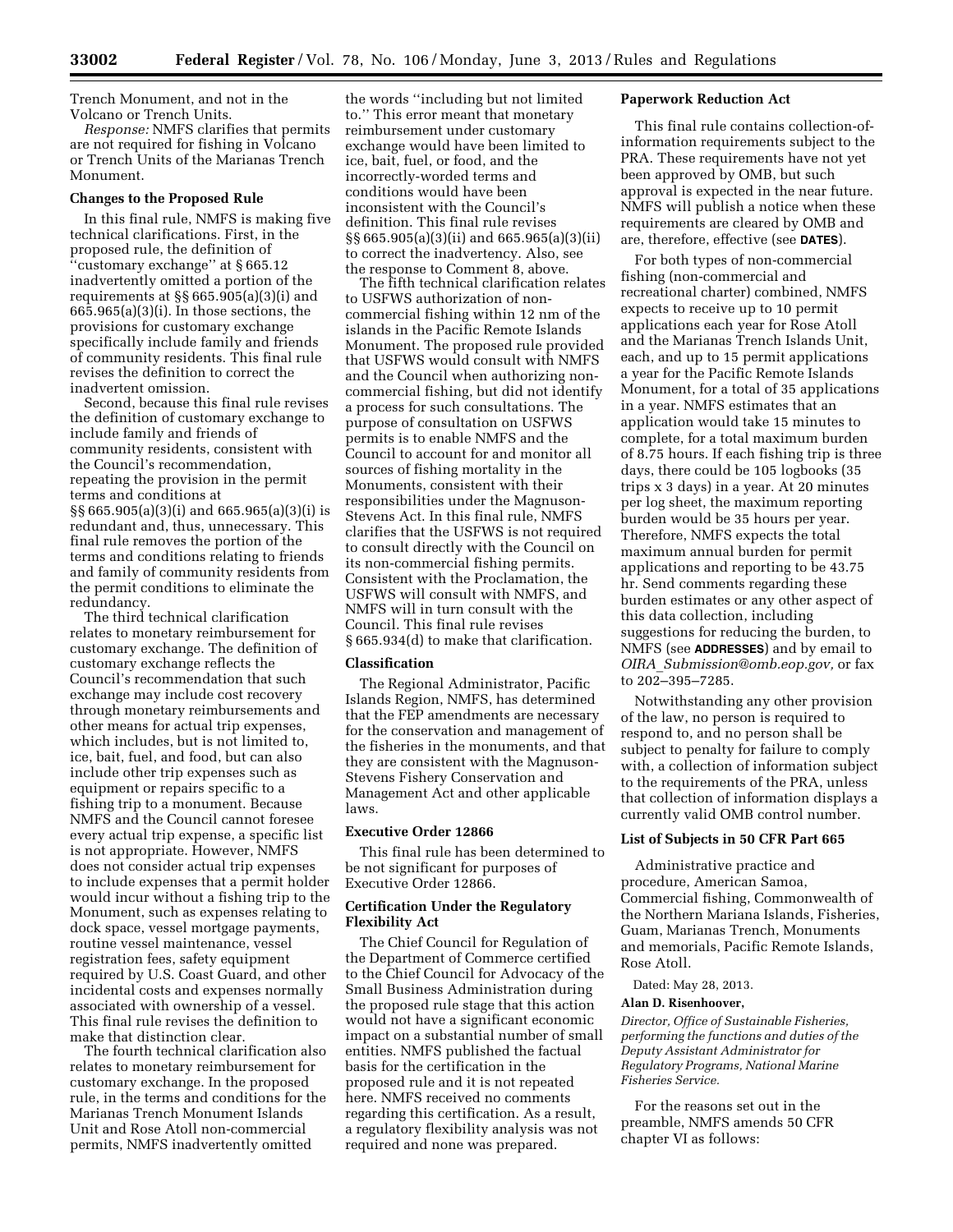### **PART 665—FISHERIES IN THE WESTERN PACIFIC**

■ 1. The authority citation for 50 CFR part 665 continues to read as follows:

**Authority:** 16 U.S.C. 1801 *et seq.* 

■ 2. In § 665.12, add the definitions of ''Customary exchange'' and ''Recreational fishing,'' in alphabetical order, and revise the definition of ''Noncommercial fishing'' to read as follows:

#### **§ 665.12 Definitions.**  \* \* \* \* \*

*Customary exchange* means the nonmarket exchange of marine resources between fishermen and community residents, including family and friends of community residents, for goods, and/ or services for cultural, social, or religious reasons. Customary exchange may include cost recovery through monetary reimbursements and other means for actual trip expenses, including but not limited to ice, bait, fuel, or food, that may be necessary to participate in fisheries in the western Pacific. Actual trip expenses do not include expenses that a fisherman would incur without making a fishing trip, including expenses relating to dock space, vessel mortgage payments, routine vessel maintenance, vessel registration fees, safety equipment required by U.S. Coast Guard, and other incidental costs and expenses normally associated with ownership of a vessel.

\* \* \* \* \* *Non-commercial fishing* means fishing that does not meet the definition of commercial fishing in the Magnuson-Stevens Fishery Conservation and Management Act, and includes, but is not limited to, sustenance, subsistence, traditional indigenous, and recreational fishing.

- \* \* \* \* \* *Recreational fishing* means fishing conducted for sport or pleasure, including charter fishing.
- \* \* \* \* \*
- 3. In § 665.13,
- a. Revise paragraphs (a), (c)(1), and  $(c)(2);$

■ b. Revise paragraph (f)(2) introductory text, and add paragraphs (f)(2)(ix) through (f)(2)(xiii); and

■ c. Revise paragraph (g), to read as follows:

#### **§ 665.13 Permits and fees.**

(a) *Applicability.* The requirements for permits for specific western Pacific fisheries are set forth in subparts B through I of this part. \* \* \* \* \*

 $(c) * * * *$ 

(1) An application for a permit to operate in a Federal western Pacific fishery that requires a permit and is regulated under subparts B through I of this part may be obtained from NMFS PIRO. The completed application must be submitted to PIRO for consideration. In no case shall PIRO accept an application that is not on a Federal western Pacific fisheries permit application form.

(2) A minimum of 15 days after the day PIRO receives a complete application should be allowed for processing the application for fisheries under subparts B through I of this part. If an incomplete or improperly completed application is filed, NMFS will notify the applicant of the deficiency. If the applicant fails to correct the deficiency within 30 days following the date of the letter of notification of deficiency, the application will be administratively closed.

\* \* \* \* \*

(f) \* \* \*

(2) PIRO will charge a non-refundable processing fee for each application (including transfer and renewal) for each permit listed in paragraphs (f)(2)(i) through (f)(2)(xiii) of this section. The amount of the fee is calculated in accordance with the procedures of the NOAA Finance Handbook for determining the administrative costs incurred in processing the permit. The fee may not exceed such costs. The appropriate fee is specified with each application form and must accompany each application. Failure to pay the fee will preclude the issuance, transfer, or renewal of any of the following permits:

\* \* \* \* \* (ix) Marianas Trench Monument noncommercial permit.

- (x) Marianas Trench Monument recreational charter permit.
- (xi) Pacific Remote Islands Monument recreational charter permit.

(xii) Rose Atoll Monument noncommercial permit.

(xiii) Rose Atoll Monument recreational charter permit.

(g) *Expiration.* A permit issued under subparts B through I of this part is valid for the period specified on the permit unless revoked, suspended, transferred, or modified under 15 CFR part 904. \* \* \* \* \*

■ 4. In § 665.14 revise paragraphs  $(b)(1)(i)$  and  $(b)(2)(iv)$  to read as follows:

#### **§ 665.14 Reporting and recordkeeping.**

- \* \* \* \* \*
	- (b) \* \* \*
	- $(1)^*$  \* \* \*

(i) The operator of a fishing vessel subject to the requirements of

§§ 665.124, 665.142, 665.162, 665.203(a)(2), 665.224, 665.242, 665.262, 665.404, 665.424, 665.442, 665.462, 665.603, 665.624, 665.642, 665.662, 665.801, 665.905, 665.935, or 665.965 must maintain on board the vessel an accurate and complete record of catch, effort, and other data on paper report forms provided by the Regional Administrator, or electronically as specified and approved by the Regional Administrator, except as allowed in paragraph (b)(1)(iii) of this section.

- \* \* \* \* \*
- $(2) * * * *$

(iv) If fishing was authorized under a permit pursuant to §§ 665.124, 665.224, 665.424, 665.624, 665.905, 665.935, or 665.965, the original logbook information for each day of fishing must be submitted to the Regional Administrator within 30 days of the end of each fishing trip.

\* \* \* \* \* 5. In § 665.16 revise paragraph (a)(3) to read as follows:

### **§ 665.16 Vessel identification.**

 $(a) * * * *$ 

(3) A vessel that is registered for use with a valid permit issued under subparts B through E and subparts G through I of this part must be marked in accordance with paragraph (b) of this section.

\* \* \* \* \*

■ 6. Revise § 665.599 to read as follows:

#### **§ 665.599 Area restrictions.**

Except as provided in § 665.934, fishing is prohibited in all no-take MPAs. The following U.S. EEZ waters are no-take MPAs: Landward of the 50 fathom curve at Jarvis, Howland, and Baker Islands, and Kingman Reef; as depicted on National Ocean Survey Chart Numbers 83116 and 83153.

■ 7. Remove and reserve § 665.624 paragraph (a)(1)(i) to read as follows:

### **§ 665.624 Permits and fees.**

- $(a) * * * *$
- $(1) * * * *$
- (i) [Reserved]
- \* \* \* \* \* ■ 8. Remove and reserve § 665.625

paragraphs (a) and (b)(3) to read as follows:

## **§ 665.625 Prohibitions.**

 $\star$   $\star$   $\star$ (a) [Reserved] (b) \* \* \* (3) [Reserved]  $\star$   $\star$ 

■ 9. In 50 CFR part 665, add subparts G, H, and I to read as follows: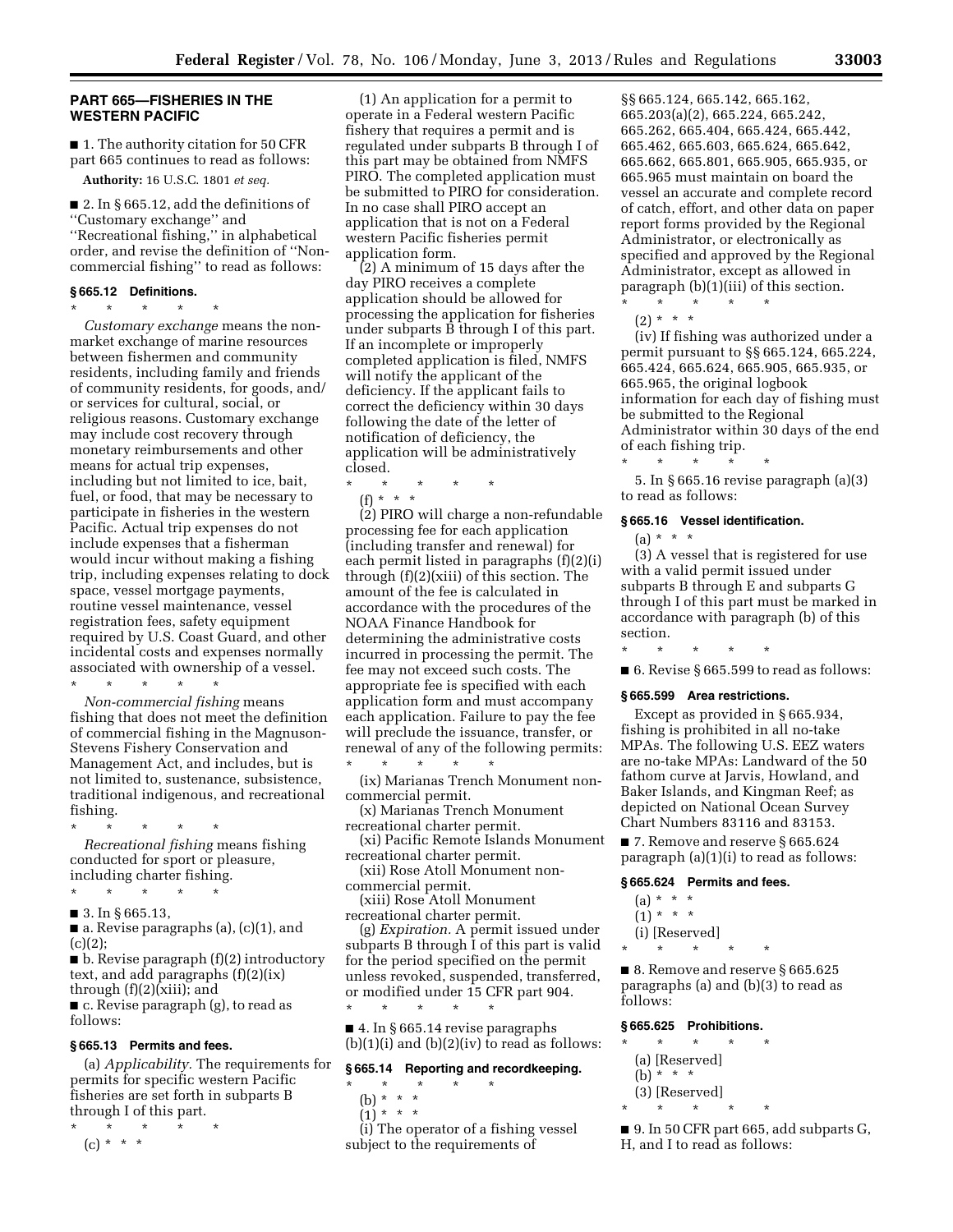### **Subpart G—Marianas Trench Marine National Monument**

| Sec.      |                               |
|-----------|-------------------------------|
| 665.900   | Scope and purpose.            |
| 665.901   | Boundaries.                   |
| 665.902   | Definitions.                  |
| 665.903   | Prohibitions.                 |
| 665.904   | Regulated activities.         |
| 665.905   | Fishing permit procedures and |
| criteria. |                               |
|           | 665.906 International law.    |
|           |                               |

## **Subpart H—Pacific Remote Islands Marine National Monument**

|           | 665.930 Scope and purpose.            |
|-----------|---------------------------------------|
|           | 665.931 Boundaries.                   |
|           | 665.932 Definitions.                  |
|           | 665.933 Prohibitions.                 |
|           | 665.934 Regulated activities.         |
|           | 665.935 Fishing permit procedures and |
| criteria. |                                       |
|           | 665.936 International law.            |

## **Subpart I—Rose Atoll Marine National Monument**

|           | 665.960 Scope and purpose.            |
|-----------|---------------------------------------|
|           | 665.961 Boundaries.                   |
|           | 665.962 Definitions.                  |
|           | 665.963 Prohibitions.                 |
|           | 665.964 Regulated activities.         |
|           | 665.965 Fishing permit procedures and |
| criteria. |                                       |
|           | 665.966 International law.            |
|           |                                       |

## **Subpart G—Marianas Trench Marine National Monument**

# **§ 665.900 Scope and purpose.**

The regulations in this subpart codify certain provisions of the Proclamation, and govern the administration of fishing in the Monument. Nothing in this subpart shall be deemed to diminish or enlarge the jurisdiction of the Territory of Guam or the Commonwealth of the Northern Mariana Islands.

### **§ 665.901 Boundaries.**

The Marianas Trench Marine National Monument includes the following:

(a) *Islands Unit.* The Islands Unit includes the waters and submerged lands of the three northernmost Mariana Islands (Farallon de Pajaros (Uracas), Maug, and Asuncion). The shoreward boundary of the Islands Unit is the mean low water line. The seaward boundary of Islands Unit is defined by straight lines connecting the following coordinates in the order listed:

| ID                      | E. long.                                                                                                         | N. lat.                                                                                                    |
|-------------------------|------------------------------------------------------------------------------------------------------------------|------------------------------------------------------------------------------------------------------------|
| 2<br>3<br>$4$<br>6<br>. | 144°1'22.97"<br>145°33'25.20"<br>145°44'31.14"<br>146°18'36.75"<br>146°18'36.75"<br>145°3'12.22"<br>144°1'22.97" | 21°23'42.40"<br>21°23'42.40"<br>21°11'14.60"<br>20°49'17.46"<br>19°22'0.00"<br>19°22'0.00"<br>20°45'44.11" |
|                         | 144°1'22.97"                                                                                                     | 21°23'42.40"                                                                                               |

(b) *Volcanic Unit.* The Volcanic Unit includes the submerged lands of

designated volcanic sites. The boundaries of the Volcanic Unit are defined as circles of a one nautical mile radius centered on each of the following points:

| N. lat.<br>חו<br>E. long.<br>143°27'30″<br>21°56'30"<br>Fukujin<br>Minami Kasuga<br>143°38′30″<br>21°36'36"<br>#2.<br>21°29'15"<br>N.W. Eifuku<br>144°2'36"<br>Minami Kasuga<br>143°38′0″<br>21°24'0"<br>#3.<br>144°11′39″<br>21°19'27″<br>Daikoku<br>145°1′45″<br>20°26'15"<br>Ahyi<br>145°13'18"<br>20°1'15"<br>Maug<br>144°30'0"<br>18°12'0"<br>Alice Springs<br>144°45'0"<br>18°1'0"<br>Central trough<br>145°51'4"<br>16°52'57"<br>Zealandia<br>E. Diamante<br>145°40′47″<br>15°56'31"<br>145°34'24"<br>15°36'15"<br>Ruby<br>Esmeralda<br>145°14'45"<br>14°57'30″<br>144°46′30″<br>N.W. Rota #1<br>14°36'0"<br>144°50′0″<br>14°19'30"<br>W. Rota<br>143°55′12″<br>13°23'30"<br>Forecast<br>Seamount X<br>144°1′0″<br>13°14'48"<br>South Backarc<br>143°37′8″<br>12°57'12"<br>143°37'55″<br>12°56'23"<br>Archaean site<br>143°38'55"<br>12°55'7"<br>Pika site<br>143°31'42"<br>12°42'48"<br>Toto<br>. |  |  |
|-----------------------------------------------------------------------------------------------------------------------------------------------------------------------------------------------------------------------------------------------------------------------------------------------------------------------------------------------------------------------------------------------------------------------------------------------------------------------------------------------------------------------------------------------------------------------------------------------------------------------------------------------------------------------------------------------------------------------------------------------------------------------------------------------------------------------------------------------------------------------------------------------------------|--|--|
|                                                                                                                                                                                                                                                                                                                                                                                                                                                                                                                                                                                                                                                                                                                                                                                                                                                                                                           |  |  |
|                                                                                                                                                                                                                                                                                                                                                                                                                                                                                                                                                                                                                                                                                                                                                                                                                                                                                                           |  |  |
|                                                                                                                                                                                                                                                                                                                                                                                                                                                                                                                                                                                                                                                                                                                                                                                                                                                                                                           |  |  |
|                                                                                                                                                                                                                                                                                                                                                                                                                                                                                                                                                                                                                                                                                                                                                                                                                                                                                                           |  |  |

(c) *Trench Unit.* The Trench Unit includes the submerged lands of the Marianas Trench. The boundary of the Trench Unit extends from the northern limit of the EEZ around the Commonwealth of the Northern Mariana Islands to the southern limit of the EEZ around Guam as defined by straight lines connecting the following coordinates in the order listed:

| ID      | E. long.      | N. lat.      |
|---------|---------------|--------------|
| 1<br>.  | 145°5′46″     | 23°53′35″    |
| 2<br>.  | 145°52'27.10" | 23°45'50.54" |
| 3<br>.  | 146°36'18.91" | 23°29'18.33" |
| 4<br>.  | 147°5'16.84"  | 23°11′43.92″ |
| 5<br>.  | 147°22'31.43" | 20°38'41.35" |
| 6<br>.  | 147°40'48.31″ | 19°59'23.30" |
| 7<br>.  | 147°39′59.51″ | 19°27'2.96"  |
| 8<br>.  | 147°48'51.61″ | 19°8'18.74"  |
| 9<br>.  | 148°21'47.20" | 18°56'6.46"  |
| 10<br>. | 148°42'50.50" | 17°58'2.20"  |
| 11<br>. | 148°34'47.12" | 16°40'53.86" |
| 12<br>. | 148°5'39.95"  | 15°25'51.09" |
| 13      | 146°23'24.38" | 12°21′38.38″ |
| 14<br>. | 145°28'33.28" | 11°34'7.64"  |
| 15<br>. | 143°3′9″      | 10°57'30″    |
| 16      | 142°19'54.93″ | 11°47'24.83" |
| 17<br>. | 144°42'31.24″ | 12°21'24.65" |
| 18<br>. | 145°17'59.93″ | 12°33'5.35"  |
| 19      | 147°29′32.24″ | 15°49'25.53" |
| 20<br>. | 147°27'32.35" | 17°57'52.76" |
| 21<br>. | 147°20'16.96" | 19°9'19.41"  |
| 22      | 146°57'55.31" | 20°23'58.80" |
| 23<br>. | 145°44′31.14″ | 21°11′14.60″ |
| 24      | 144°5'27.55"  | 23°2′28.67″  |
|         | 145°5'46"     |              |
| 1       |               | 23°53′35″    |

## **§ 665.902 Definitions.**

The following definitions are used in this subpart:

*Management unit species or MUS*  means the Mariana Archipelago management unit species as defined in §§ 665.401, 665.421, 665.441, and 665.461, and the pelagic management unit species as defined in § 665.800.

*Monument* means the submerged lands and, where applicable, waters of the Marianas Trench Marine National Monument as defined in § 665.901.

*Proclamation* means Presidential Proclamation 8335 of January 6, 2009, ''Establishment of the Marianas Trench Marine National Monument.''

# **§ 665.903 Prohibitions.**

In addition to the general prohibitions specified in § 600.725 of this chapter, and § 665.15 and subpart D of this part, the following activities are prohibited in the Islands Unit and, thus, unlawful for a person to conduct or cause to be conducted.

(a) Commercial fishing in violation of § 665.904(a).

(b) Non-commercial fishing, except as authorized under permit and pursuant to the procedures and criteria established in § 665.905.

(c) Transferring a permit in violation of § 665.905(d).

(d) Commercial fishing outside the Islands Unit and non-commercial fishing within the Islands Unit on the same trip in violation of § 665.904(c).

## **§ 665.904 Regulated activities.**

(a) Commercial fishing is prohibited in the Islands Unit.

(b) Non-commercial fishing is prohibited in the Islands Unit, except as authorized under permit and pursuant to the procedures and criteria established in § 665.905.

(c) Commercial fishing outside the Islands Unit and non-commercial fishing within the Islands Unit during the same trip is prohibited.

#### **§ 665.905 Fishing permit procedures and criteria.**

(a) *Marianas Trench Monument Islands Unit non-commercial permit*— (1) *Applicability.* Both the owner and operator of a vessel used to noncommercially fish for, take, retain, or possess MUS in the Islands Unit must have a permit issued under this section, and the permit must be registered for use with that vessel.

(2) *Eligibility criteria.* A permit issued under this section may be issued only to a community resident of Guam or the CNMI.

(3) *Terms and conditions.* (i) Customary exchange of fish harvested within the Islands Unit under a noncommercial permit is allowed, except that customary exchange by fishermen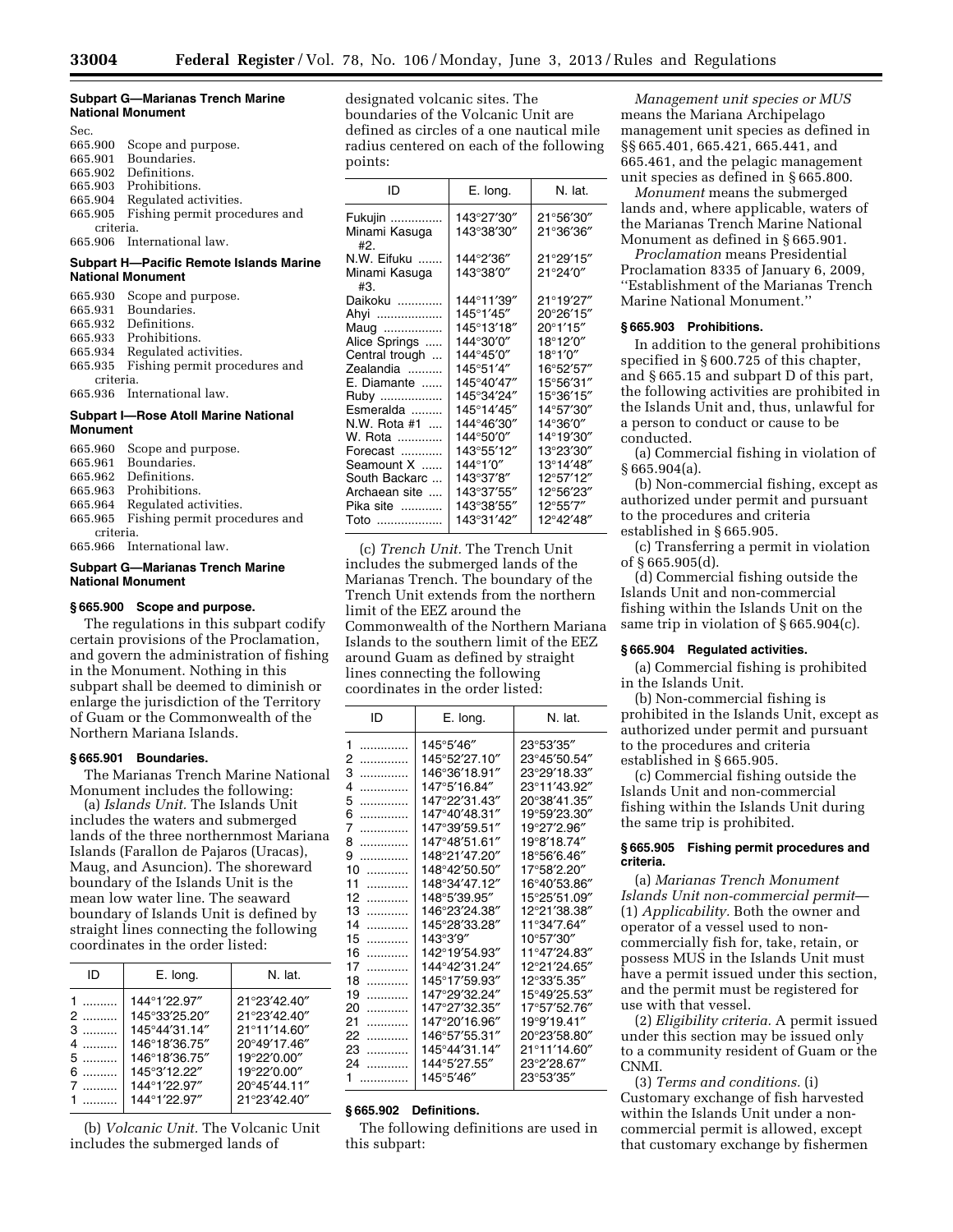engaged in recreational fishing is prohibited.

(ii) Monetary reimbursement under customary exchange shall not exceed actual fishing trip expenses, including but not limited to ice, bait, fuel, or food.

(b) *Marianas Trench Monument Islands Unit recreational charter permit*—(1) *Applicability.* Both the owner and operator of a vessel chartered to recreationally fish for, take, retain, or possess MUS in the Islands Unit must have a permit issued under this section, and the permit must be registered for use with that vessel. Charter boat customers are not required to obtain a permit.

(2) *Eligibility criteria.* To be eligible for a permit issued under this section, a charter business must be established legally under the laws of Guam or the CNMI.

(3) *Terms and conditions.* (i) The sale or exchange through barter or trade of fish caught in the Monument by a charter boat is prohibited.

(ii) No MUS harvested under a recreational charter fishing permit may be used for the purposes of customary exchange.

(c) *Application.* An application for a permit required under this section must be submitted to PIRO as described in § 665.13.

(d) *Transfer.* A permit issued under this section is not transferrable.

(e) *Reporting and recordkeeping.* The operator of a vessel subject to the requirements of this section must comply with the terms and conditions described in § 665.14.

# **§ 665.906 International law.**

The regulations in this subpart shall be applied in accordance with international law. No restrictions shall apply to or be enforced against a person who is not a citizen, national, or resident alien of the United States (including foreign flag vessels) unless in accordance with international law.

## **Subpart H—Pacific Remote Islands Marine National Monument**

#### **§ 665.930 Scope and purpose.**

The regulations in this subpart codify certain provisions of the Proclamation, and govern the administration of fishing in the Monument.

### **§ 665.931 Boundaries.**

The Monument, including the waters and submerged and emergent lands of Wake, Baker, Howland, and Jarvis Islands, Johnston Atoll, Kingman Reef, and Palmyra Atoll, is defined as follows:

(a) *Wake Island.* The Wake Island unit of the Monument includes the waters

and submerged and emergent lands around Wake Island within an area defined by straight lines connecting the following coordinates in the order listed:

| ID          | E. long.                                                           | N. lat.                                                    |
|-------------|--------------------------------------------------------------------|------------------------------------------------------------|
| 1<br>3<br>4 | 165°42'56"<br>167°32'23"<br>167°32'23"<br>165°42'56"<br>165°42'56" | 20°9'27"<br>20°9'27"<br>18°25'51"<br>18°25'51"<br>20°9'27" |

(b) *Howland and Baker Islands.* The Howland and Baker Islands units of the Monument include the waters and submerged and emergent lands around Howland and Baker Islands within an area defined by straight lines connecting the following coordinates in the order listed:

| ID | W. long.                                                        | l at.                                                                                       |
|----|-----------------------------------------------------------------|---------------------------------------------------------------------------------------------|
|    | 177°27'7"<br>175°38'32"<br>175°38'32"<br>177°27'7"<br>177°27'7" | 1°39'15" N.<br>1°39'15" N.<br>$0^{\circ}38'33''$ S.<br>$0^{\circ}38'33''$ S.<br>1°39'15" N. |

(c) *Jarvis Island.* The Jarvis Island unit of the Monument includes the waters and submerged and emergent lands around Jarvis Island within an area defined by straight lines connecting the following coordinates in the order listed:

| ID | W. long.                                                         | Lat.                                                                                        |
|----|------------------------------------------------------------------|---------------------------------------------------------------------------------------------|
| 3  | 160°50'52"<br>159°8'53"<br>159°8'53"<br>160°50'52"<br>160°50'52" | 0°28'39" N.<br>$0^{\circ}28'39''$ N.<br>$1^{\circ}13'15''$ S.<br>1°13'15" S.<br>0°28'39" N. |

(d) *Johnston Atoll.* The Johnston Atoll unit of the Monument includes the waters and submerged and emergent lands around Johnston Atoll within an area defined by straight lines connecting the following coordinates in the order listed:

| ID                 | W. Iong.                                                           | N. lat.                                                       |
|--------------------|--------------------------------------------------------------------|---------------------------------------------------------------|
| $\mathcal{P}$<br>3 | 170°24'37"<br>168°37'32"<br>168°37'32"<br>170°24'37"<br>170°24'37" | 17°35'39"<br>17°35'39"<br>15°53'26"<br>15°53'26"<br>17°35'39" |

(e) *Kingman Reef and Palmyra Atoll.*  The Kingman Reef and Palmyra Atoll units of the Monument include the waters and submerged and emergent lands around Kingman Reef and Palmyra Atoll within an area defined by straight lines connecting the following coordinates in the order listed:

| ID                    | W. long.                                                                       | N. lat.                                                                                |
|-----------------------|--------------------------------------------------------------------------------|----------------------------------------------------------------------------------------|
| 1<br>3<br>4<br>5<br>1 | 163°11'16"<br>161°12'3"<br>161°12'3"<br>161°25'22"<br>163°11'16"<br>163°11'16" | 7°14'38"<br>7°14'38"<br>5°20'23"<br>$5^{\circ}1'34''$<br>$5^{\circ}1'34''$<br>7°14'38" |

### **§ 665.932 Definitions.**

The following definitions are used in this subpart:

*Management unit species or MUS*  means the Pacific Remote Island Areas management unit species as defined in §§ 665.601, 665.621, 665.641, and 665.661, and the pelagic management unit species as defined in § 665.800.

*Monument* means the waters and submerged and emergent lands of the Pacific Remote Islands Marine National Monument, as defined in § 665.931.

*Proclamation* means Presidential Proclamation 8336 of January 6, 2009, ''Establishment of the Pacific Remote Islands Marine National Monument.''

#### **§ 665.933 Prohibitions.**

In addition to the general prohibitions specified in § 600.725 of this chapter, and § 665.15 and subparts E and F of this part, the following activities are prohibited in the Monument and, thus, unlawful for a person to conduct or cause to be conducted.

(a) Commercial fishing in the Monument.

(b) Non-commercial fishing in the Monument, except as authorized under permit and pursuant to the procedures and criteria established in § 665.935.

(c) Transferring a permit in violation of § 665.935(d).

(d) Commercial fishing outside the Monument and non-commercial fishing within the Monument on the same trip in violation of § 665.934(c).

(e) Non-commercial fishing within 12 nm of emergent land within the Monument, unless authorized by the U.S. Fish & Wildlife Service, in consultation with NMFS and the Council, in violation of § 665.934(d). For the purposes of this subsection, consultation means that the U.S. Fish & Wildlife Service will consult with NMFS, which in turn will consult with the Council.

## **§ 665.934 Regulated activities.**

(a) Commercial fishing is prohibited in the Monument.

(b) Non-commercial fishing is prohibited in the Monument, except under permit and pursuant to the procedures and criteria established in § 665.935 or pursuant to § 665.934(d).

(c) Commercial fishing outside the Monument and non-commercial fishing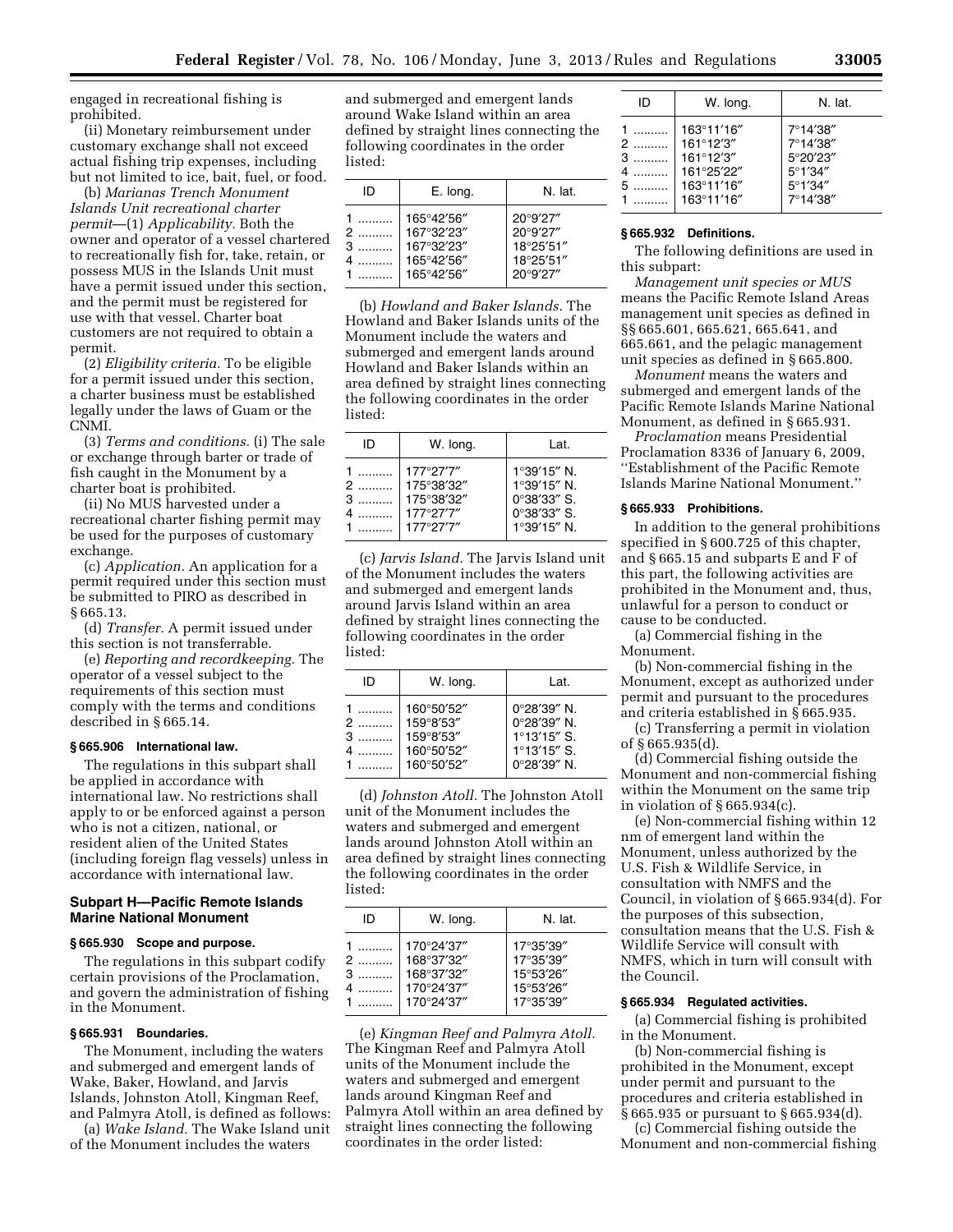within the Monument during the same trip is prohibited.

(d) Non-commercial fishing is prohibited within 12 nm of emergent land within the Monument, unless authorized by the U.S. Fish & Wildlife Service, in consultation with NMFS and the Council. For the purposes of this subsection, consultation means that the U.S. Fish & Wildlife Service will consult with NMFS, which in turn will consult with the Council.

## **§ 665.935 Fishing permit procedures and criteria.**

(a) *Non-commercial fishing*—(1) *Applicability.* Except as provided in section 665.934(d), a vessel that is used to non-commercially fish for, take, retain, or possess MUS in the Monument must be registered for use with a permit issued pursuant to §§ 665.603, 665.624, 665.642, 665.662, 665.801(f), or 665.801(g).

(2) *Terms and conditions.* Customary exchange of fish harvested in the Monument is prohibited.

(b) *Pacific Remote Islands Monument recreational charter permit—*(1) *Applicability.* Except as provided in § 665.934(d), both the owner and operator of a vessel that is chartered to recreationally fish for, take, retain, or possess MUS in the Monument must have a permit issued under this section, and the permit must be registered for use with that vessel. Charter boat customers are not required to obtain a permit.

(2) *Terms and conditions.* (i) The sale or exchange through barter or trade of fish caught by a charter boat fishing in the Monument is prohibited.

(ii) Customary exchange of fish harvested under a Monument recreational charter permit is prohibited.

(c) *Application.* An application for a permit required under this section must be submitted to PIRO as described in § 665.13.

(d) *Transfer.* A permit issued under this section is not transferrable.

(e) *Reporting and recordkeeping.* The operator of a vessel subject to the requirements of this section must comply with the terms and conditions described in § 665.14.

# **§ 665.936 International law.**

The regulations in this subpart shall be applied in accordance with international law. No restrictions shall apply to or be enforced against a person who is not a citizen, national, or resident alien of the United States (including foreign flag vessels) unless in accordance with international law.

## **Subpart I—Rose Atoll Marine National Monument**

# **§ 665.960 Scope and purpose.**

The regulations in this subpart codify certain provisions of the Proclamation, and govern the administration of fishing within the Monument. Nothing in this subpart shall be deemed to diminish or enlarge the jurisdiction of the Territory of American Samoa.

#### **§ 665.961 Boundaries.**

The Monument consists of emergent and submerged lands and waters extending seaward approximately 50 nm from Rose Atoll. The boundary is defined by straight lines connecting the following coordinates in the order listed:

| חו      | W. long.                                                      | S. lat.                                                       |
|---------|---------------------------------------------------------------|---------------------------------------------------------------|
| 2.<br>3 | 169°0'42"<br>167°17'0"<br>167°17'0"<br>169°0'42"<br>169°0'42" | 13°41'54"<br>13°41'54"<br>15°23'10"<br>15°23'10"<br>13°41'54" |

### **§ 665.962 Definitions.**

The following definitions are used in this subpart:

*Management Unit Species or MUS*  means the American Samoa management unit species as defined in §§ 665.401, 665.421, 665.441, and 665.461, and the pelagic management unit species as defined in § 665.800.

*Monument* means the waters and emergent and submerged lands of the Rose Atoll Marine National Monument, as defined in § 665.961.

*Proclamation* means Presidential Proclamation 8337 of January 6, 2009, ''Establishment of the Rose Atoll Marine National Monument.''

#### **§ 665.963 Prohibitions.**

In addition to the general prohibitions specified in § 600.725 of this chapter, and § 665.15 and subpart B of this part, the following activities are prohibited in the Monument and, thus, unlawful for a person to conduct or cause to be conducted.

(a) Commercial fishing in the Monument.

(b) Non-commercial fishing in the Monument, except as authorized under permit and pursuant to the procedures and criteria established in § 665.965.

(c) Transferring a permit in violation of § 665.965(d).

(d) Commercial fishing outside the Monument and non-commercial fishing within the Monument on the same trip in violation of § 665.964(c).

(e) Fishing within 12 nm of emergent land within the Monument in violation of § 665.964(d).

# **§ 665.964 Regulated activities.**

(a) Commercial fishing is prohibited in the Monument.

(b) Non-commercial fishing is prohibited in the Monument, except as authorized under permit and pursuant to the procedures and criteria established in § 665.965.

(c) Commercial fishing outside the Monument and non-commercial fishing within the Monument during the same trip is prohibited.

(d) All fishing is prohibited within 12 nm of emergent land within the Monument.

### **§ 665.965 Fishing permit procedures and criteria.**

(a) *Rose Atoll Monument noncommercial fishing permit*—(1) *Applicability.* Both the owner and operator of a vessel used to noncommercially fish for, take, retain, or possess MUS in the Monument must have a permit issued under this section, and the permit must be registered for use with that vessel.

(2) *Eligibility criteria.* A permit issued under this section may be issued only to a community resident of American Samoa.

(3) *Terms and conditions.* (i) Customary exchange of fish harvested under a non-commercial permit within the Monument is allowed, except that customary exchange by fishermen engaged in recreational fishing is prohibited.

(ii) Monetary reimbursement under customary exchange shall not exceed actual fishing trip expenses, including but not limited to ice, bait, fuel, or food.

(b) *Rose Atoll Monument recreational charter permit —* (1) *Applicability.* Both the owner and operator of a vessel that is chartered to fish recreationally for, take, retain, or possess MUS in the Monument must have a permit issued under this section, and the permit must be registered for use with that vessel. Charter boat customers are not required to obtain a permit.

(2) *Permit eligibility criteria.* To be eligible for a permit issued under this section, a charter business must be established legally under the laws of American Samoa.

(3) *Terms and conditions.* (i) The sale or exchange through barter or trade of fish caught by a charter boat fishing in the Monument is prohibited.

(ii) No MUS harvested under a recreational charter fishing permit may be used for the purposes of customary exchange.

(c) *Application.* An application for a permit required under this section must be submitted to PIRO as described in § 665.13.